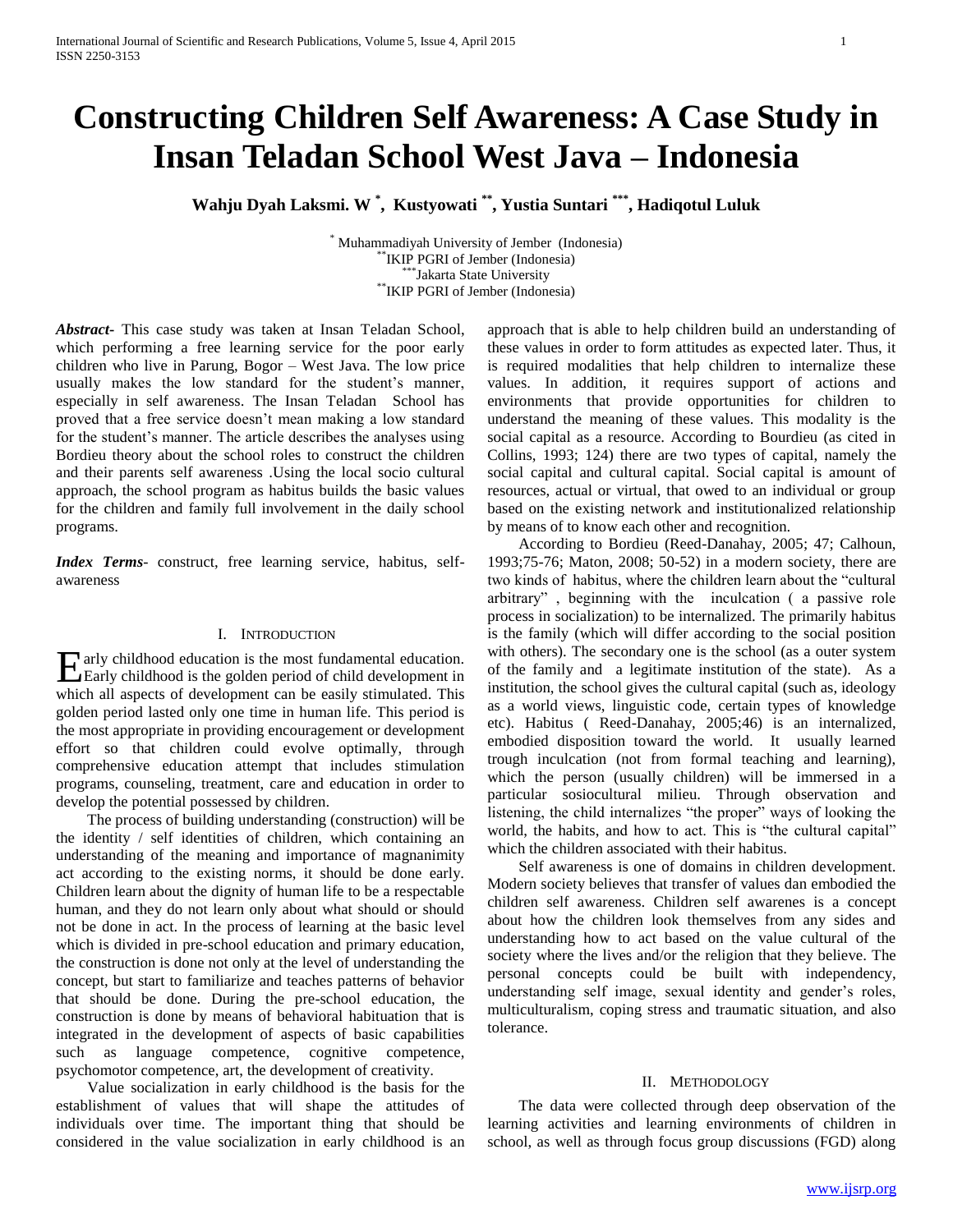with the classroom teacher, headmaster of the kindergarten, the School Foundation and the parents. Then, the text analysis is done after acquired from observation and FGD.

## III. FINDINGS

 Construction of self-awareness in early childhood of Insan Teladan Kindergarten aims to lay School Foundation of the principle as a human, who has humanist values as the basis of thinking and acting. This construction done together and collaborate between early childhood education and parents as executor of Human Values Education at home. To achieve those goals, there are three important things that already explained before

 First, there is a text / wise words as a way to delivering Human Values Education in Insan Teladan Kindergarten. Wise words can be a short surah that is read when the students, teachers, administrative staff and parents who has schedule of picket at that day were doing silent sitting before teaching and learning activities begins. The letter of surah in Al Quran, a holy book of majority of people in the school, which is read verses and means, intended that every kindergarten student understands the meaning of the short surah. Thus, children are expected to know God in a fundamental sense, which is as a non-human force that is gracious and merciful. Wise words are also the sentences that read like a poem that contains metaphor about virtue. Virtue is defined as a light, which will bring people from darkness toward the light. Wise words are also contained in the songs are sung, which tends to bring the spirit not to easily discouraged, keep trying / struggling, study hard, likes to do good things, hard working, honesty and independent.

 Second, the Human Values Education approach is done either directly or indirectly. The direct approach is done through silent sitting activity, circle time activity in the morning, or while waiting for their turn on the activities of eating together. Indirect approach is through role models of the teacher and School Foundations of when they act, behave, and speak. Teachers give an example about how to appreciate the students, respect the opinion of students, provide reinforcement to the students to be able to try and not to blame, as well as pushing for independence. Teachers and School Foundations do not hesitate to give praise, hugs or gifts. It is also related to the rules of speaking, the teachers and School Foundation should not speak in a high tone, the language tends to be pronounced in flat, friendly and polite, do not hesitate to say sorry or thank you, encouraging children to use language in friendly and politely.

 Ritual activities carried out as a form of habituation. Silent sitting is a basic action at Human Values Education learning method as implemented in the school as a culture of Insan Teladan. When doing a sitting silent, wise word which contains the value of virtue with the simple philosophy that is understood by the child is performed. Human Values Education activity in sitting silent is not done by way of teaching, but encourage children to reflect on the content and meaning of a series of words presented ranging from reading Al Fatihah with meaning, permeates wise words to light as a metaphor of truth and goodness, as well as songs encouraged to do good habits.

 Silent sitting is as a Human Values Education ritual created by the school for students, teachers and administration staff as

well as parents, who agreed as the culture of the school. Values in Human Values Education no longer are considered as important part, because when it appears as unbalanced condition for the individual, then silent sitting becomes an easy way to achieve the balance control for the inner and logic.

 Habitual activity as a formal activity that contains another Human Values Education is when circles time in the morning. At the circle time activity in the morning, the teacher reminded of doing good habits wherever children are, especially when the child is at home or when they are playing. The last formal activities are lined up activity to eat together. Children are conditioned to discipline, patiently waiting for their turn, to be able to say thank you and keep clean after eating.

 In addition, an indirect approach of Human Values Education is done when children are involved in learning and playing activities. Through the activity of doing assignment, children are trained to be independent, willing to try, honest, diligent, discipline, appreciate the opinion of friends, listening to good advice from a teacher, patient / willing to take turns when using the tool. Assignment activity in Insan Teladan Kindergarten is tend in form of pencil and paper activity, making the child to be a "figure" of better person by being honest, independent and willing to fight to realize his hopes. Indirect approach makes the child can understand the meaning of struggle to achieve something, in this case the skills in reading, writing, counting, reading scripture, or making crafts. When playing with peers, children understand how to make the rules, obey the rules that have been created, capable of holding emotions, can work together or keep clean and restore tool in place.

 True human is a human that think and act in the corridors of the virtues universally. This form of self-awareness can be realized not just when learning in early childhood with a very short time. So the third, the School Foundation and the teacher have an agreement with the parents to contribute in educating children both in school and home environments. The School Foundation and the teachers are very aware that Human Values Education that done in the school will be useless if they do not continue with the same approach. The role of parents, especially mother is very important as an agent of Human Values Education at home and social environment of children. Therefore, provide an understanding on the parents, especially the mother of the contents of Human Values Education and educational approaches appropriate for young children to be part of the agenda in Insan Teladan Kindergarten. Building a sense of belonging and involvement in the process of development in the school, such as preparing healthy menus for lunch and cleaning children' school / classroom, as an effective way to build the contribution of parents as collaborators of Human Values Education.

 The School Foundation realizes that the socio-economic and educational background of the parents is low and become an obstacle for parents to educate Human Values Education to the children at home. The assistance given by the School Foundation through Human Values Education and parental involvement in the school provide opportunities for parents to understand how to educate Human Values Education to the children with the right approach, as expected by teachers in Insan Teladan Kindergarten. The construction of the right understanding of Human Values Education for parents bring critical thinking to help the construction of child's self-awareness becomes the independent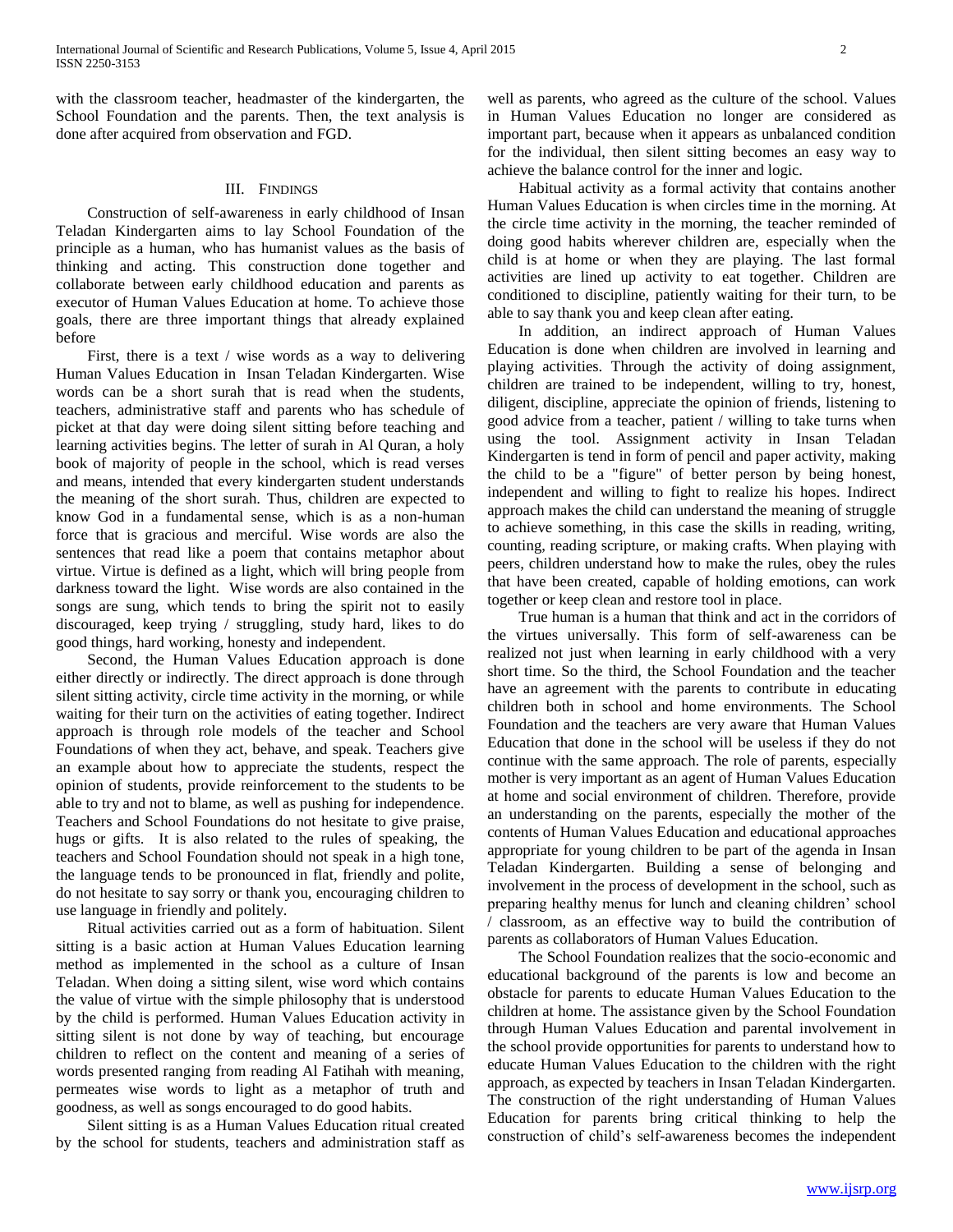figure, honest, responsible, do not easily give up / tough, and willing to learn.

**Wise Words + Habitual Activity + Social Environment (home and school) = True Human**

 The construction of children's self-awareness in Insan Teladan Kindergarten can be simply formulated as follows:



**Figure 1: The Formula of Children's Awareness Construction**

 Cultural capital is a school culture that built based Education and Human Values, that was developed from the core values and rituals that legitimized as an agreement between the School Foundation and the stakeholders. Transfer of values at early young learners would require a different approach because of the limitations of the child in understanding the conceptual language. Therefore we need a series of activities to facilitate children understand the human values. The values that children should be introduced starting from the source / origin of these values, that is that derived from religious teachings, about the existence of God as "the ultimate reality". This is possible, because the translation Human Values Education is possible to understand from various viewpoints. The School Foundation realized for the Human Values Education construction in a community that can be said to be homogeneous in socioeconomic status, education and beliefs, is through religion that they believe. Thus all collisions that occur in building a pluralistic school culture can be achieved.

 Wise words based on the belief that most of the components of school, that is Islam, then became the first wise word of human values in Human Values Education as social capital. It is not easy to understand a concept of value that just a wise word therefore required a habituation as a ritual activity. Silent sitting become an important ritual that must be known and done, particularly to achieve a balance between logic, taste and attitude. Good example of the School Foundation, teachers and parents is another ritual that must be maintained so that children get the real form of the good values. Social capital and habituation builds cultural capital as a school culture that is "legitimate" for each component of schools and stakeholders. This cultural capital must be carried at all times, no matter where the child is located (at school and at home).

### IV. CONCLUSION

 The child self-awareness in Insan Teladan Kindergarten is constructed by implementing the basic human values such as truth, virtue peace, compassion and non-violence. It was implemented at the level of concept / abstract realized through the activities of habituation using a language that is understood by the child. Human Values Education, as the main concepts, that are applied through daily programmed activities with assistance and models made by teachers and parents. Selfawareness is giving the child the ability to control the egocentrism that appeared, the awareness to be able to trying and independently at the level of physical and thinking abilities of children.

 The simple and coherent wise words from the level of God until the implementation are the modalities owned by Insan Teladan Kindergarten. This modality is a strong legitimacy to construct self-awareness of child to be ideal as expected by Human Values Education. Cultural capitals as a school culture has awakened from the social capital are wise words and habitual activities. Cultural capital is implemented both at school and at home as the field, where the children will be internalized the human values. The best role of the school is building the basic human values that usually was neglected in the lower economic family/society.

#### **REFERENCES**

- [1] Budiningsih, C. A. 2004. Pembelajaran Moral: Berpijak pada Karakteristik Siswa dan Budayanya. Jakarta: PT. Rineka Cipta.
- [2] Calhoun, C. 1993. Habitus, Field and Capital: The Question of Historical Specificity in Bordieu: Critical Perspectives. Cambridge: Polity Press
- [3] Catron, C.E. 2006. Early Childhood Curriculum: A Creative Play Model. Upper Saddle River, New Jersey: Pearson
- [4] Darmadi, H. 2006. Dasar Konsep Pendidikan Moral: Landasan Konsep Dasar dan Implementasi. Bandung: Alfabeta.